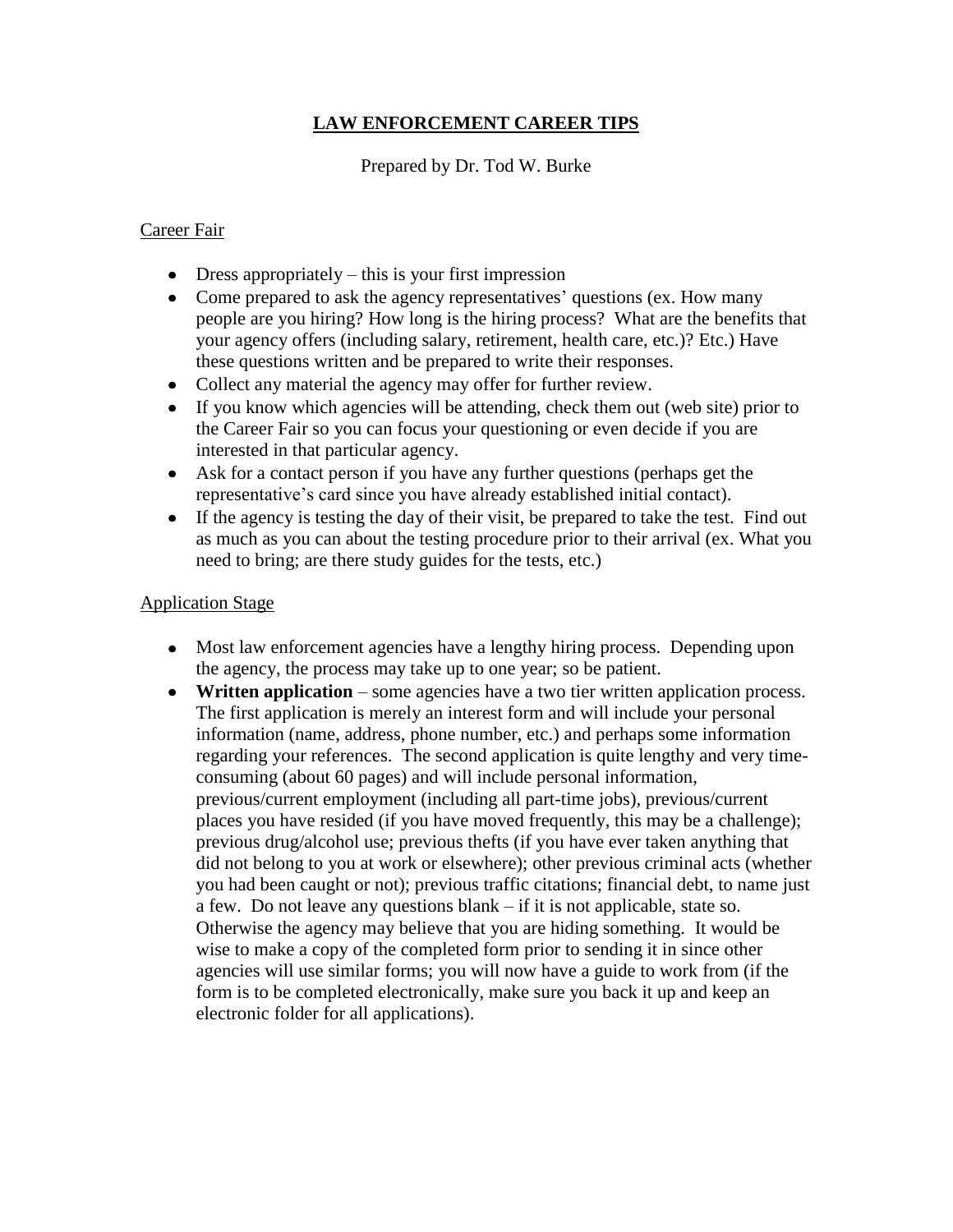- **Written exam** most agencies will have some form of a written exam. They are usually 2 hours long and include general knowledge that focuses upon reading comprehension, analytical skills, math skills (some agencies may have questions that include basic algebra, geometry and trigonometry – I have not seen any tests that go beyond that), map directions (you will be provided information based upon a scenario and will be asked the most efficient route to take – know your east from your west!) and recall (Agencies use a variety of methods for recall. Some provide you information via the mail and ask you to read the material prior to your testing date for later recall. Others may show you a brief video clip the day of the exam and later ask you questions regarding what you observed). The written exams are designed for high school graduates. College students who have difficulty with the exams often attempt to look too deeply into the questions. It is very basic and is not designed to trip you up; however, it is a weeding-out tool for many agencies.
- **Physical agility tests** some agencies may provide the physical agility test the same day as the written exam (providing you pass the written test). The physical agility test may include: running (either 100 yard dash or long distance running that needs to be completed within a set time period); agility course (may include running through obstacles, climbing ropes, etc.); dragging a 160 pound dummy a certain distance; push-ups, sit-ups/crunches, pull-ups, dips, etc. The number and time period for completion of each activity will be noted. Dress appropriately (gym clothes).
- **Background check** each applicant who makes it to a certain stage will have a background investigator assigned to him/her. The background investigator will use the application form as a starting point in their investigation. Once again, depending on the agency, this may be a lengthy process. Expect the investigator to speak to people well beyond your initial references, including neighbors, roommates, previous boyfriends/girlfriends, employers, teachers/professors, etc. Additionally, investigators may check web pages, blogs, Myspace, Facebook, etc. You would find it wise to place only appropriate material on internet access sites!
- **Psychological examination** most law enforcement agencies will have the  $\bullet$ applicant complete a psychological examination that may include the latest MMPI or a similar instrument. This is to determine your mental suitability for law enforcement.
- **Polygraph examination** many law enforcement agencies (but not all) will have the applicant submit to a polygraph examination. Many of the questions will be based upon the background investigation and the background application form you completed earlier. Some of the questions may include: your honesty during the application process (including the completion of the application forms); questions regarding your loyalty to the U.S.; previous criminal (and non-criminal) activity, including drug use, thefts, lying, drinking behavior; etc. The most important thing to remember during the polygraph is to tell the truth. Do NOT go in there and try to "beat the polygraph." After all, the investigators already know the answers to their questions (from your background check). Assume the investigator was thorough – if you are hiding something, they will know.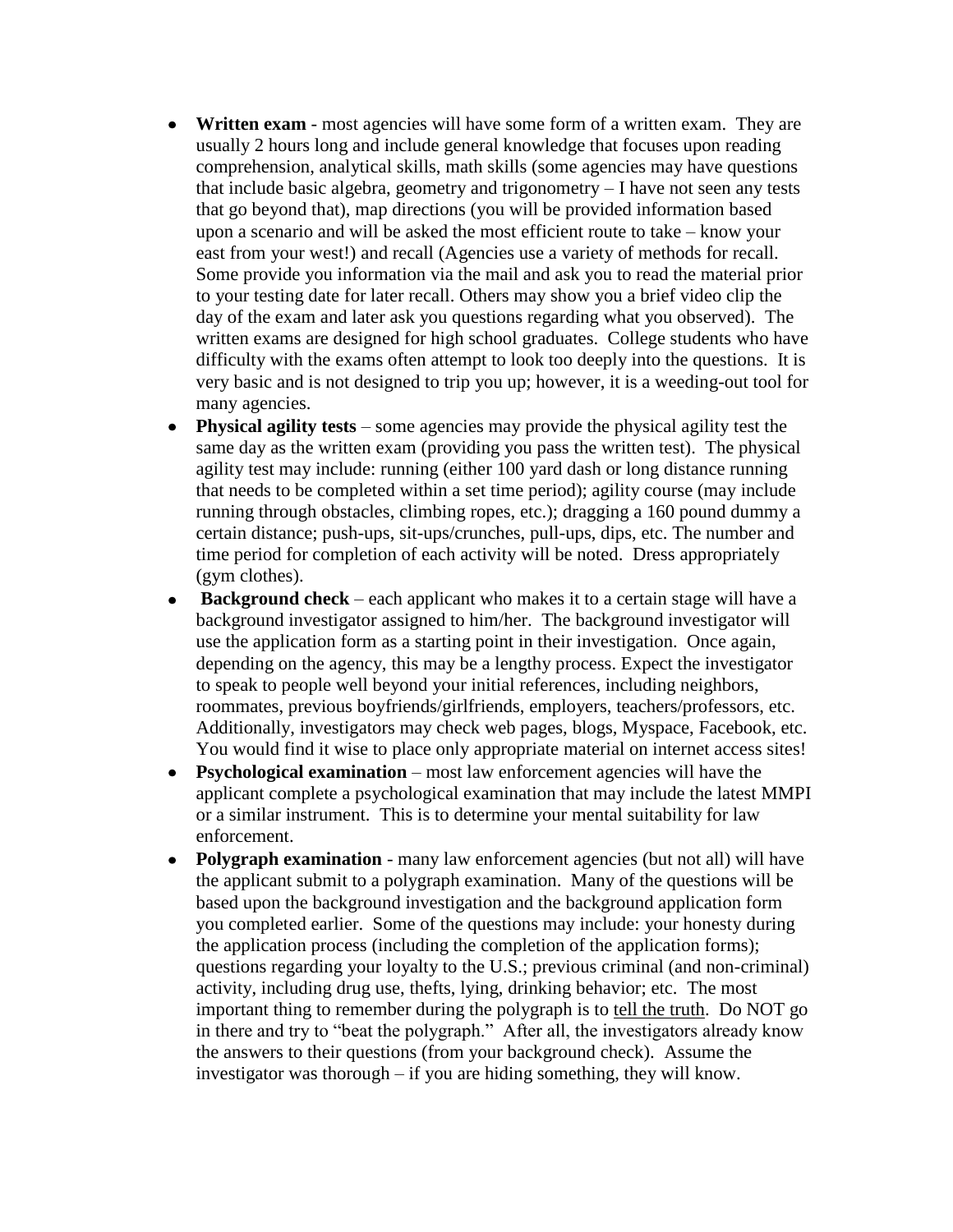- **First oral interview** This is usually a panel interview where the members of the panel will ask questions to the candidate to determine "fit" within the organization. Often the questions posed are hypothetical situations ascertaining the candidate's judgment/discretion. For instance, "you are an off-duty police officer and you arrive at a party and observe your friends smoking marijuana. What would you do?" The most important thing in this process is to be consistent and decisive. There may not necessarily be a right and wrong answer (although one answer may be better than another). Most oral interviewers will ask why you wish to join their agency; what contributions can you make to their organization; what are your strengths /weaknesses, etc. Be prepared to ask the panel intelligent questions at the end of their questioning. This will show your interest in their agency.
- **Physical exam** This is usually performed by a doctor hired by the law enforcement agency to determine if you have any pre-existing illnesses/injuries that may prohibit or hinder you from completing the job functions (ex: colorblindness, back injuries, etc.).
- Final oral interview This is pretty much a conditional offer and the interview is usually a one-on-one interview with a high ranking agency official (ex: police chief). Here, they want to ascertain your commitment to the agency and to determine your career goals.

## Tips for the oral interview and other misc.:

- Dress professionally (suit for males; dress for females). You would be wise to remove jewelry, especially a tongue stud.
- Do not chew gun, candy, etc. during the oral interview process.
- Introduce yourself to all members of the oral board (with a firm handshake).
- Maintain eye contact with the members as you answer their questions (don't look down at the ground/table; don't fidget, etc.).
- If you do not know an answer, state so. Do not try to B.S. However, I cannot imagine a question that would be posed to include an "I don't know" response.
- As noted above, be prepared to ask the board members questions at the end of the interview (if provided the opportunity).
- Research the agency prior to your interview. The board members may find it curious that you are asking them questions that may be readily available on their web site (or other promotional materials).
- At the end of the interview, shake hands with the members and thank them for allowing you to interview with them.
- When you return home, send a "thank-you" note to the board members. If you recall their names, use that to your advantage and thank them individually for spending time with you (as opposed to a mass e-mail).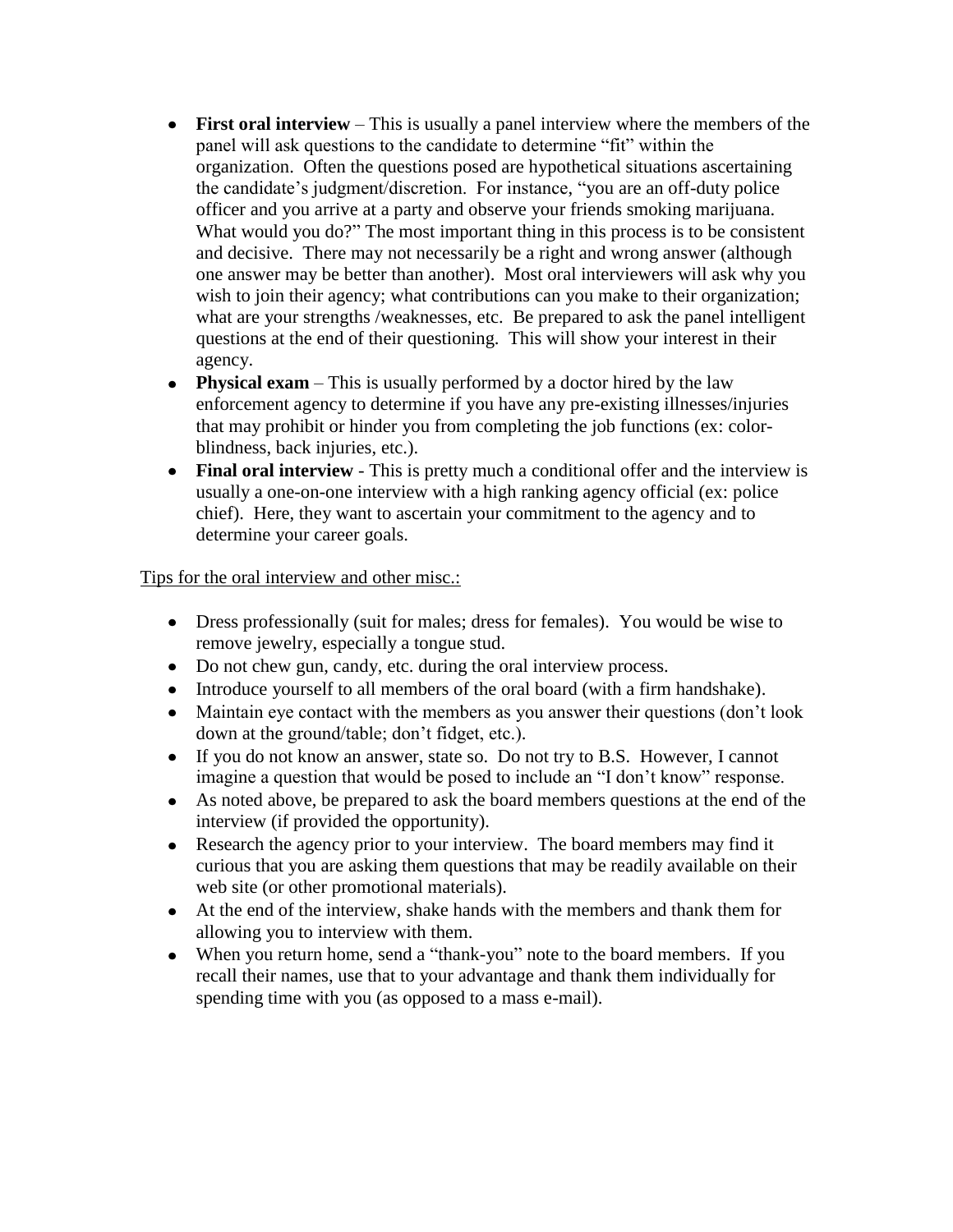- If you have an answering machine, you would be wise to keep your outgoing message professional (employers do not appreciate calling a potential candidate and listening to an entire musical before being provided an opportunity to leave a message. Also, speak clearly into the machine. They should not have to guess if they called the correct number (and do not leave an outgoing message that just states "leave a message," "you know what to do," "do it dude," etc.).
- If you are leaving a telephone message, speak clearly and slowly. You may wish to provide the spelling of your name and *repeat* your phone number slowly. Most employers will not spend time hitting the repeat button a number of times to figure out who is calling or trying to write the phone number down one digit at a time (This holds true for whomever you are calling; not just employers).

\*Each agency has its own unique process and may vary from the above. This is just a general guide to assist you through the process.

#### Some Local Police Agencies:

Radford Department of Police:<http://www.radford.va.us/police/> Radford University Police Department: <http://police.asp.radford.edu/> Christiansburg Police Department:<http://www.christiansburg.org/police/index.htm> Blacksburg Police Department:<http://www.blacksburg.gov/police/> Roanoke Co. Police:<http://www.roanokecountyva.gov/Departments/Police/Default.htm> Roanoke City: [http://www.roanokeva.gov/WebMgmt/ywbase61b.nsf/DocName/\\$police](http://www.roanokeva.gov/WebMgmt/ywbase61b.nsf/DocName/$police) Pulaski County Sherriff's Office:<http://www.sheriffsoffice.org/> Montgomery Co. Sheriff's Department: [http://www.montva.com/departments/sheriff/law\\_enforcement.php](http://www.montva.com/departments/sheriff/law_enforcement.php)

## Other Virginia Law Enforcement Agencies:

[http://crime.about.com/od/agencies/a/agencies\\_va.htm](http://crime.about.com/od/agencies/a/agencies_va.htm)

## Area State Police Agencies:

Virginia State Police: <http://www.vsp.state.va.us/> Maryland State Police: <http://www.mdsp.org/> North Carolina State Highway Patrol: <http://www.nccrimecontrol.org/Index2.cfm?a=000003,000014> West Virginia State Police:<http://www.wvstatepolice.com/>